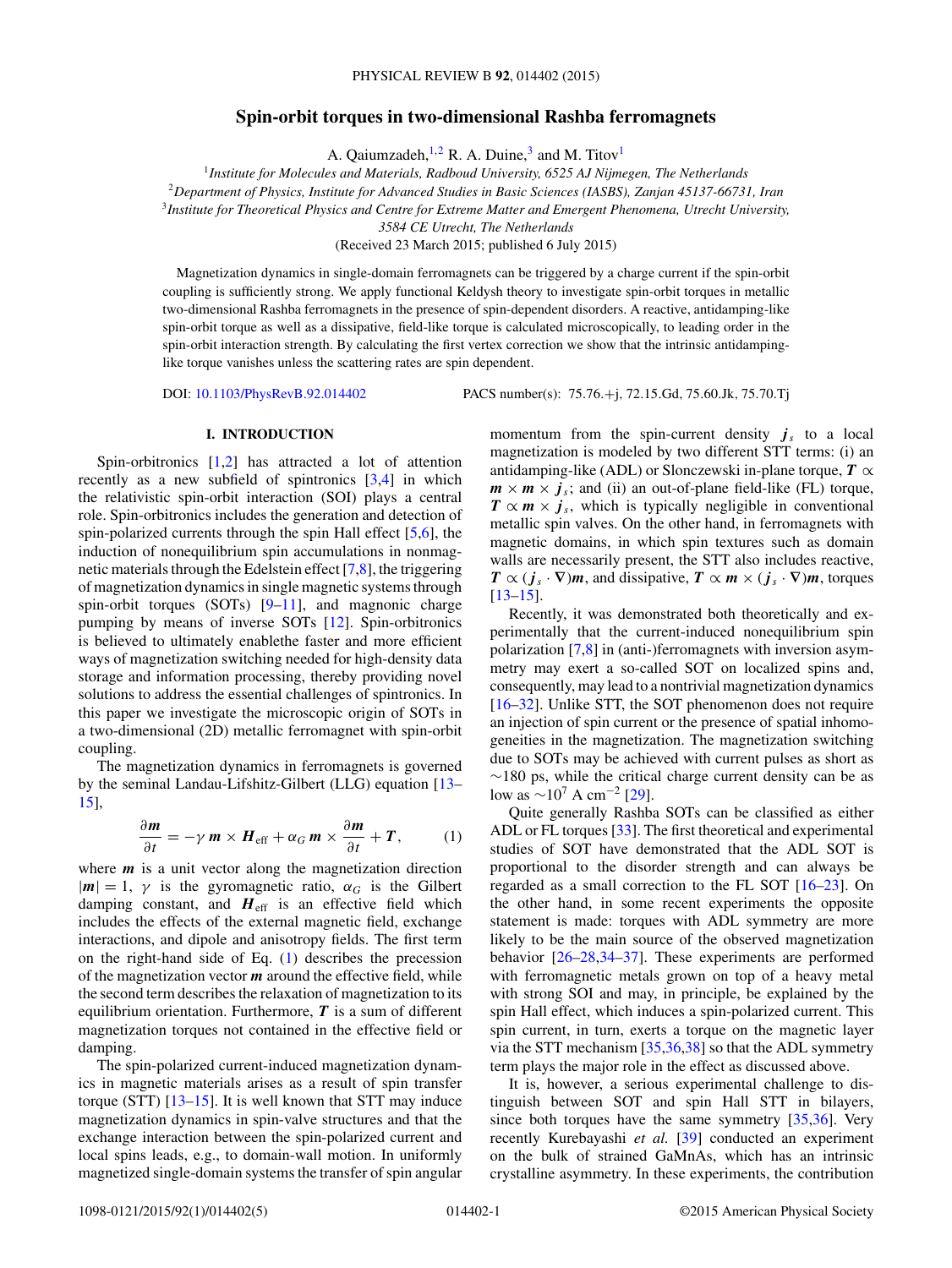<span id="page-1-0"></span>of a possible spin-Hall-effect STT was completely eliminated, while sizable ADL torques were nevertheless detected. This provides a strong argument in favor of the ADL-SOT nature of the observed torque. The authors of Ref. [\[39\]](#page-4-0) attribute this torque to an intrinsic Berry curvature and estimate a scattering-independent, i.e., intrinsic, ADL SOT [\[39–41\]](#page-4-0). This intrinsic ADL SOT has also been reported by van der Bijl and Duine [\[33\]](#page-4-0).

In this paper we calculate both FL and ADL SOTs in a 2D Rashba ferromagnetic metal microscopically by using a functional Keldysh theory approach [\[42\]](#page-4-0). By calculating the first vertex correction we show that the intrinsic ADL SOT vanishes unless the impurity scattering is spin dependent.

The rest of the paper is organized as follows. Section II introduces the model and method. In Sec. [III](#page-2-0) we calculate SOTs with and without vertex corrections. We conclude our work in Sec. [IV.](#page-3-0)

## **II. MODEL HAMILTONIAN AND METHOD**

We start with the 2D mean-field Hamiltonian ( $\hbar = c = 1$ ),

$$
\mathcal{H}[\psi^{\dagger},\psi] = \int d^2\mathbf{r} \ \psi^{\dagger}_{\mathbf{r},t}[H_0 + V_{\rm imp} + \hat{\boldsymbol{j}} \cdot \mathbf{A}_t]\psi_{\mathbf{r},t},\qquad(2)
$$

where  $\mathbf{\psi}^{\dagger} = (\mathbf{\psi}_{\uparrow}^*, \mathbf{\psi}_{\downarrow}^*)$  is the Grassman coherent-state spinor. Here,  $H_0$  is the 2D conducting ferromagnet Hamiltonian density in the presence of Rashba SOI [\[43\]](#page-4-0),

$$
H_0 = \frac{p^2}{2m_e} + \alpha_R (\boldsymbol{\sigma} \times \hat{\boldsymbol{z}}) \cdot \boldsymbol{p} - \frac{1}{2} \Delta \boldsymbol{\sigma} \cdot \boldsymbol{n}_{r,t} - \frac{1}{2} \Delta_B \sigma_z, \quad (3)
$$

where  $p$  is the 2D momentum operator,  $\alpha_R$  is the strength of the SOI;  $\Delta$  and  $\Delta$ <sub>B</sub> are the exchange energy and the Zeeman splitting due to an external field in the *z* direction, respectively;  $n_{r,t}$  is an arbitrary unit vector that determines the quantization axis; and  $\sigma$  is the three-dimensional vector of Pauli matrices.

The vector potential  $A_t = E e^{-i\Omega t} / i\Omega$  is included in Eq. (2) to model a dc electric field in the limit  $\Omega \rightarrow 0$ . It is coupled to the current density operator, which is given by  $\hat{j} = (ie/2m_e)(\overline{\nabla} - \overline{\nabla}) - e\alpha_R \sigma \times \hat{z}$ , where *e* is the electron charge and  $m_e$  is the electron effective mass. Finally, the impurity potential *V*imp is of the form

$$
V_{\text{imp}}(\mathbf{r}) = \begin{pmatrix} V_{\uparrow} & 0 \\ 0 & V_{\downarrow} \end{pmatrix} \sum_{i} \delta(\mathbf{r} - \mathbf{R}_{i}), \tag{4}
$$

where  $V_{\uparrow(\downarrow)}$  is the strength of spin-up (down) disorder, and the index *i* labels the impurity centers  $\mathbf{R}_i$ . More specifically, we restrict ourselves to the Gaussian limit of the disorder potential.

The impurity-averaged retarded Green's function in the Born approximation is given by [\[44–46\]](#page-4-0)

$$
G_{k,\varepsilon}^{+} = (g_{\downarrow}^{-1}\sigma^{\uparrow} + g_{\uparrow}^{-1}\sigma^{\downarrow} + \alpha_{R}(\sigma_{y}k_{x} - \sigma_{x}k_{y}))^{-1}, \quad (5)
$$

where  $g_s^{-1} = \varepsilon - \varepsilon_k + sM + i\gamma_s$ , for  $s = \uparrow (+)$  or  $s = \downarrow (-)$ ,  $\sigma^s = (\sigma_0 + s\sigma_z)/2$ , *k* and *ε* are the wave vector and energy, respectively,  $\varepsilon_k = k^2/2m_e$ , and  $M = (\Delta + \Delta_B)/2$ . We have also introduced the spin-dependent scattering rate  $\gamma_s = \pi v n_{\rm imp} V_s^2$ , where  $v_0 = m_e/2\pi$  is the density of states per spin for a 2D electron gas, and *n*imp denotes the impurity concentration. Here we have assumed that both spin-orbit split bands are occupied,

i.e., the Fermi energy is larger than the magnetization splitting,  $\varepsilon_F > M$ .

Following Ref. [\[42\]](#page-4-0) we minimize the effective action on the Keldysh contour with respect to quantum fluctuations of *n*. This procedure gives us directly the LLG equation, which contains torque terms in linear response with respect to the external field  $E$ . The effective action is given by  $S = \int_{\mathcal{C}^K} dt L_F(t)$ , where  $\mathcal{C}^K$  stands for the Keldysh contour and  $L_F(t) = \int d^2 \mathbf{r} (\hat{\boldsymbol{\psi}}_{\mathbf{r},t}^\dagger \hat{\boldsymbol{\psi}}_{\partial t} \hat{\boldsymbol{\psi}}_{\mathbf{r},t} - \mathcal{H})$  is the mean-field Lagrangian.

We further assume that we are dealing with a ferromagnetic metal which is uniformly magnetized in the *z* direction. Thus, we can approximate the vector *n* as

$$
\boldsymbol{n}_{r,t} \simeq \begin{pmatrix} \delta n_{r,t}^x \\ \delta n_{r,t}^y \\ 1 - \frac{1}{2} (\delta n_{r,t}^x)^2 - \frac{1}{2} (\delta n_{r,t}^y)^2 \end{pmatrix} . \tag{6}
$$

In order to derive the LLG equation with torque terms it is sufficient to expand the effective action up to second order in *δn* and up to first order in the vector potential:  $S_{\text{eff}} = S_{\text{SOT}}[\mathcal{O}(\delta \mathbf{n}), \mathbf{A}] + S_{\text{rest}}[\mathcal{O}(\delta \mathbf{n}^2), \mathbf{A} = 0]$ . A straightforward calculation gives

$$
S_{\text{SOT}} = \int_{\mathcal{C}^K} dt \int_{\mathcal{C}^K} dt' \int d^2 \boldsymbol{r} \int d^2 \boldsymbol{r}' \, \chi_{a; \boldsymbol{r} - \boldsymbol{r}'; t, t'} \delta n^a_{\boldsymbol{r}', t'}, \quad (7)
$$

where  $\chi_a$  ( $a = \{x, y\}$ ) is the response function,

$$
\chi_{a;r-r';t,t'} = \frac{i\,\Delta}{4} \langle \boldsymbol{j}_{r,t} \; \boldsymbol{\psi}_{r',t'}^{\dagger} \sigma_a \boldsymbol{\psi}_{r',t'} \rangle \cdot \boldsymbol{A}_t, \tag{8}
$$

and  $\vec{j} = \psi^{\dagger} \hat{j} \psi$  is the charge current density. Note that in the absence of SOI the term  $S_{SOT}$  is 0 and only second-order terms, *S*rest [\[42\]](#page-4-0), remain. The field *δn* can be split into the physical magnetization field *δ***m** and a quantum fluctuation field *ξ* as  $\delta n_{r,t_{\pm}}^a = \delta m_{r,t}^a \pm \xi_{r,t}^a/2$ , where a plus sign corresponds to the upper and a minus sign to the lower branch of the Keldysh contour. At first order with respect to the quantum component we obtain

$$
S_{\text{SOT}} = \int dt \int dt' \int d^2 \boldsymbol{r}' \int d^2 \boldsymbol{r} \; \chi^-_{a; \mathbf{r} - \mathbf{r}'; t, t'} \xi^a_{\mathbf{r}', t'}, \qquad (9)
$$

where *χ*<sup>−</sup> is the advanced component of the correlator, and the sum over repeated indices *a* is assumed. The LLG equation is, then, derived by minimizing the effective action with respect to quantum fluctuations,  $\delta S_{\text{eff}}/\delta \xi = 0$ . Thus, the transverse components of the LLG equation in the Fourier space are given by

$$
\mathcal{F}\left[\frac{\delta S_{\text{rest}}}{\delta \xi_a}\right]_{\mathbf{q}=0,\varepsilon} + \chi_{a;\mathbf{q}=0,\varepsilon=0}^- = 0,\tag{10}
$$

where  $\mathcal{F}$ [...] represents the Fourier transformation operator. The functional derivative in Eq.  $(10)$  gives the precession and Gilbert damping terms of the LLG equation [\[42\]](#page-4-0), while the second term describes the SOT. The dependence of Gilbert damping on the SOI is second order in  $\alpha_R$  [\[33\]](#page-4-0), and we focus below on SOT which is of first order in  $\alpha_R$ . The appearance of the zero-momentum response function  $\chi_{a; \mathbf{q}=0, \varepsilon=0}$  in the LLG equation shows that the SOT is finite even for spatially uniform magnetization, in contrast to the (non-)adiabatic STT, which is of first order in the gradient of magnetization.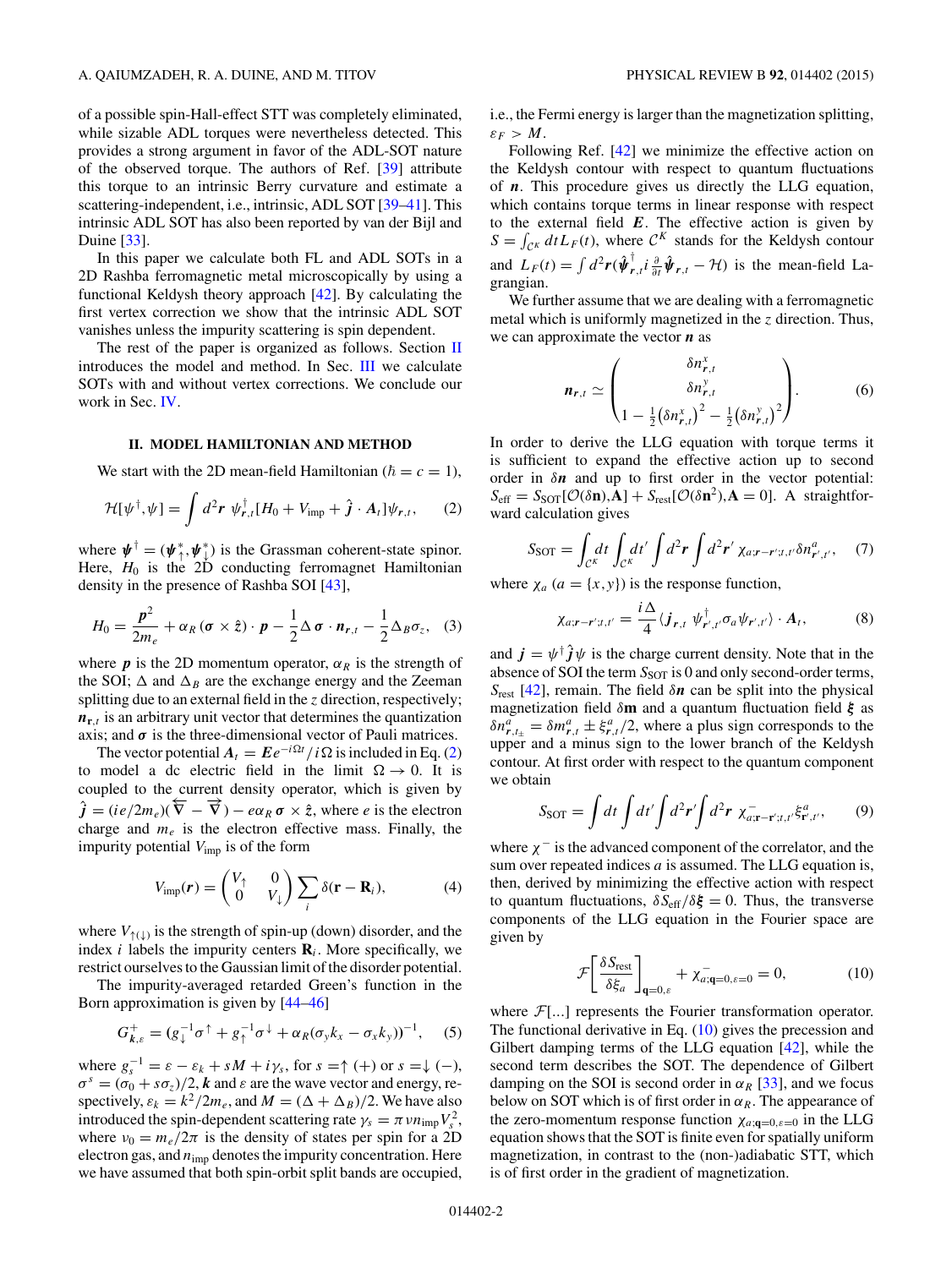<span id="page-2-0"></span>

FIG. 1. Feynman diagrams related to the spin-torque response function, Eq. [\(8\)](#page-1-0): (a) undressed response function and (b) first vertex correction. The solid line corresponds to an electron propagator in the Born approximation; the wiggly line, to the coupling to the vector potential and current; and the dashed line, a spin fluctuation. The vertical dotted line with an **x** describes the averaging over impurity positions.

## **III. CALCULATION OF SOTs**

In what follows we evaluate the spin-torque response function of Eq. [\(8\)](#page-1-0), shown diagrammatically in Fig. 1, to derive the SOT in the ballistic limit  $\gamma_s \ll k_B T$ , where  $k_B T$ is the thermal energy. We calculate first the bare (undressed) part of the response function,  $\chi^{(0)}$ , depicted in Fig. 1(a). The final result for spin torque is, then, obtained by adding the first vertex correction,  $\chi^{(1)}$ , depicted in Fig. 1(b). Throughout the calculation we assume that  $\gamma_s \ll k_B T \ll \alpha_R k_F \ll M$ , where  $k_F$  is the Fermi wave vector. The condition  $\alpha_R k_F \ll M$  is normally fulfilled in the metallic ferromagnets of interest. Whether or not the condition  $\gamma_s \ll k_B T \ll \alpha_R k_F$  is fulfilled depends strongly on the sample quality. The analysis of spin torques in the diffusive regime  $k_B T \ll \gamma_s$  will require calculation of the full vertex correction and will be done elsewhere.

#### **A. Undressed response function**

The spin-torque response function of Eq. [\(8\)](#page-1-0) without vertex corrections is given by

$$
\chi_{a;t,t'}^{(0)} = \frac{e\Delta}{4i} \int \frac{d^2\mathbf{k}}{(2\pi)^2} \operatorname{Tr}[\mathbf{v}_k \check{G}_{k;t,t'} \sigma_a \check{G}_{k;t',t}] \cdot \mathbf{A}_t, \qquad (11)
$$

where  $v_k = k/m_e - \alpha_R \sigma \times \hat{z}$  is the velocity vector, and  $\hat{G}$  is the Green's function on the Keldysh contour. From Eq. (11) we find retarded and advanced components of the response function in the limit of zero frequency and momentum as

$$
\chi_a^{(0)\pm} = \frac{e\Delta}{4i} \lim_{\Omega \to 0} \int \frac{d^2 \mathbf{k}}{(2\pi)^2} \iint d\omega \, d\omega' \, \frac{f_{\omega'} - f_{\omega}}{\Omega + \omega' - \omega \pm i0} \times \frac{1}{\Omega} \text{Tr}[(\mathbf{v}_k \cdot \mathbf{E}) \mathcal{A}_{k,\omega} \sigma_a \mathcal{A}_{k,\omega'}], \tag{12}
$$

where  $A_{k,\omega} = i(G_{k,\omega}^+ - G_{k,\omega}^-)/2\pi$  is the spectral function and  $f_{\omega} = [e^{(\omega - \epsilon_F)/k_B T} + 1]^{-1}$  stands for the Fermi distribution function.

In the limit of weak disorder, we can decompose the response function into two parts: the intrinsic part  $\chi_{\text{in}}$ , which turns out not to depend on the scattering rate and describes interband transitions, and the extrinsic part *χ*ex,

which essentially depends on disorder and corresponds to intraband contributions. The intrinsic part corresponds to the principal value integration in Eq. (12), while the extrinsic part is given by the corresponding *δ*-function contribution. To leading order in  $\alpha_R$  we find

$$
\chi_{\text{in},a}^{(0)-} = \frac{e\alpha_R\Delta}{8M} \nu_0 E_a,\tag{13a}
$$

$$
\chi_{\text{ex,a}}^{(0)-} = \frac{e\alpha_R\Delta}{8M} \nu_0 \left[ \frac{\varepsilon_F - M}{\gamma_\downarrow} - \frac{\varepsilon_F + M}{\gamma_\uparrow} \right] (\hat{z} \times E)_a. \tag{13b}
$$

The corresponding expressions for SOTs are the ADL, **T**ADL, and FL, **T**FL, contributions, which do not take into account vertex corrections:

$$
T_{\text{ADL}}^{(0)} = -2e\alpha_R v_0 \mathbf{m} \times \mathbf{m} \times (\hat{z} \times \mathbf{E}), \qquad (14a)
$$

$$
T_{\rm FL}^{(0)} = -\frac{e\alpha_R\Delta\nu_0}{M} \left[ \frac{\varepsilon_F + M}{\gamma_\uparrow} - \frac{\varepsilon_F - M}{\gamma_\downarrow} \right] m \times (\hat{z} \times E). \tag{14b}
$$

Hence, we find that the ADL SOT in the absence of vertex corrections has an intrinsic origin, i.e., is disorder independent.

# **B. Vertex correction**

Let us now turn to the calculation of the first vertex correction to the spin-torque response function depicted in Fig.  $1(b)$ . For the corresponding response function on the Keldysh contour we find

$$
\chi_{a;t,t'}^{(1)} = \frac{e\Delta}{4i} \int \frac{d\mathbf{k}_1}{(2\pi)^2} \int \frac{d\mathbf{k}_2}{(2\pi)^2} \int_{c^K} dt_1 \int_{c^K} dt_2 \operatorname{Tr} \left[ \mathbf{A}_t \cdot \mathbf{v}_{\mathbf{k}_1} \right] \times \check{\mathbf{G}}_{\mathbf{k}_1;t,t_1} \left[ V_{\text{imp}} \check{\mathbf{G}}_{\mathbf{k}_2;t_1,t'} \sigma_a \check{\mathbf{G}}_{\mathbf{k}_2;t',t_2} V_{\text{imp}} \right] \check{\mathbf{G}}_{\mathbf{k}_1;t_2,t} \right]. \tag{15}
$$

The advanced component of  $\chi^{(1)}$  at zero energy and momentum is, then, given by

$$
\chi_a^{(1)-} = \frac{e\Delta}{4i} \eta_b \int \frac{d^2 k_1}{(2\pi)^2} \int \frac{d^2 k_2}{(2\pi)^2} \iint d\omega \, d\omega' \, \frac{f_{\omega'} - f_{\omega}}{\Omega + \omega - \omega' - i0} \n\times \frac{1}{\Omega} \text{Tr} \big[ \boldsymbol{E} \cdot \boldsymbol{v}_{\mathbf{k}_1} \big( G^+_{k_1, \omega} \sigma_b \mathcal{A}_{k_2, \omega} \sigma_a G^+_{k_2, \omega'} \sigma_b \mathcal{A}_{k_1, \omega'} \right. \n+ G^+_{k_1, \omega} \sigma_b \mathcal{A}_{k_2, \omega} \sigma_a \mathcal{A}_{k_2, \omega'} \sigma_b G^-_{k_1, \omega'} \n+ \mathcal{A}_{k_1, \omega} \sigma_b G^-_{k_2, \omega} \sigma_a G^+_{k_2, \omega'} \sigma_b \mathcal{A}_{k_1, \omega'} \n+ \mathcal{A}_{k_1, \omega} \sigma_b G^-_{k_2, \omega} \sigma_a \mathcal{A}_{k_2, \omega'} \sigma_b G^-_{k_1, \omega'} \big], \tag{16}
$$

where the summation over the index  $b = \{0, z\}$  and the limit  $\Omega \rightarrow 0$  are assumed. We have also used the notations  $\eta_0 =$  $n_{\text{imp}}(V_{\uparrow} + V_{\downarrow})^2/4$  and  $\eta_z = n_{\text{imp}}(V_{\uparrow} - V_{\downarrow})^2/4$ . Using the same approximations as for the undressed part of the response function we obtain the intrinsic contribution as

$$
\chi_{\text{in},a}^{(1)-} = -\frac{e\alpha_R\Delta}{8M}\nu_0\frac{\gamma_\uparrow + \gamma_\downarrow}{2(\gamma_\uparrow\gamma_\downarrow)^{\frac{1}{2}}}E_a,\tag{17}
$$

while the corresponding extrinsic contribution is of second order in scattering rates and can be neglected.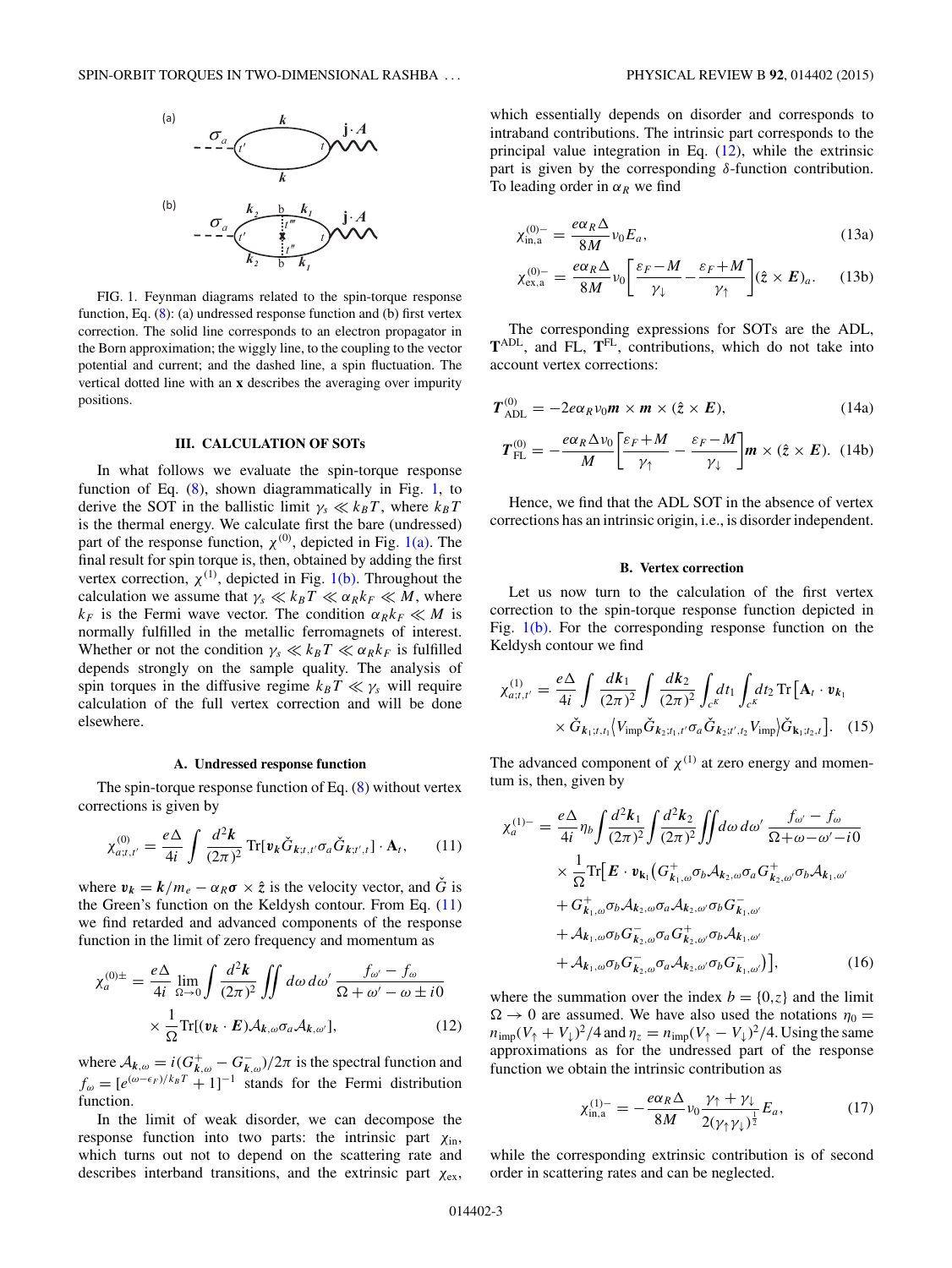<span id="page-3-0"></span>Thus, we obtain the FL and ADL torques in the limit  $\gamma_s \ll$  $\alpha_R k_F \ll M$  to leading order in the SOI as

$$
T_{\rm FL} = \frac{e\alpha_R v_0 \Delta}{M} \left[ \frac{\varepsilon_F - M}{\gamma_\downarrow} - \frac{\varepsilon_F + M}{\gamma_\uparrow} \right] m \times (\hat{z} \times E), \quad (18)
$$

$$
T_{\text{ADL}} = \left[\frac{\gamma_{\uparrow} + \gamma_{\downarrow}}{2\sqrt{\gamma_{\uparrow}\gamma_{\downarrow}}} - 1\right] 2e\alpha_R v_0 \mathbf{m} \times (\mathbf{m} \times (\hat{z} \times E)). \tag{19}
$$

These expressions provide the main result of this paper.

## **IV. CONCLUSIONS**

The SOT mechanism is based on the exchange of angular momentum between the crystal lattice and the local magnetization via spin-orbit coupling. Here, we found the FL and ADL SOTs microscopically, Eqs. (18) and (19). The FL SOT originates from the Fermi surface contribution of the response function, Eq. [\(8\)](#page-1-0), while the ADL SOT is acquired contributions from the entire bands. Our main result, in Eq. (19), immediately shows that the intrinsic contribution to ADL SOT is completely canceled in the presence of spin-independent scattering  $\gamma_1 = \gamma_1$ . That is, the intrinsic component of the ADL SOT, which originates from virtual interbranch transitions, is canceled by the vertex correction when weak spin-independent impurity scattering is taken into account. Our result, therefore, explicitly elucidates the interplay between intrinsic and extrinsic contributions to ADL SOT. This result resembles the suppression of both spin Hall conductivity in nonmagnetic metals and anomalous Hall conductivity in magnetic metals, in the presence of spinindependent disorder [\[44–48\]](#page-4-0). In these effects the cancellation is model dependent and occurs for parabolic band dispersion and linear-in-momentum SOI. We expect a similar scenario for intrinsic SOT.

The existence of a Rashba effect on the interface between an ultrathin ferromagnet and a heavy metal is the subject of intense discussion. Our results show that the amplitudes of the FL and ADL SOTs can be of the same order of magnitude, depending on the relative strengths of the SOI, spin-dependent scattering rates, and exchange interaction. Our results may qualitatively describe Co/Pt interfaces, which are characterized by particularly large Rashba SOIs, of the magnitude of 1 eV Å [26–28[,49\]](#page-4-0). Relating the strength of the Rashba coupling to the magnitude of the SOTs, however, would require ab initio modeling and additional experimental information. Which of our results apply to more general models and band structures will be the subject of future investigation.

#### **ACKNOWLEDGMENTS**

We acknowledge Hiroshi Kohno and Dmitry Yudin for useful discussions. The work was supported by Dutch Science Foundation NWO/FOM 13PR3118 and by EU Network FP7- PEOPLE-2013-IRSES Grant No. 612624 "InterNoM". R.D. is a member of the D-ITP consortium, a program of The Netherlands Organisation for Scientific Research (NWO), which is funded by the Dutch Ministry of Education, Culture and Science (OCW).

- [1] A. Manchon, [Nat. Phys.](http://dx.doi.org/10.1038/nphys2957) **[10](http://dx.doi.org/10.1038/nphys2957)**, [340](http://dx.doi.org/10.1038/nphys2957) [\(2014\)](http://dx.doi.org/10.1038/nphys2957).
- [2] T. Kuschel and G. Reiss, [Nat. Nanotechnol.](http://dx.doi.org/10.1038/nnano.2014.279) **[10](http://dx.doi.org/10.1038/nnano.2014.279)**, [22](http://dx.doi.org/10.1038/nnano.2014.279) [\(2015\)](http://dx.doi.org/10.1038/nnano.2014.279).
- [3] J. Sinova and I. Zutić, [Nat. Mater.](http://dx.doi.org/10.1038/nmat3304) **[11](http://dx.doi.org/10.1038/nmat3304)**, [368](http://dx.doi.org/10.1038/nmat3304) [\(2012\)](http://dx.doi.org/10.1038/nmat3304).
- [4] I. Žutić, J. Fabian, and S. Das Sarma, [Rev. Mod. Phys.](http://dx.doi.org/10.1103/RevModPhys.76.323) **[76](http://dx.doi.org/10.1103/RevModPhys.76.323)**, [323](http://dx.doi.org/10.1103/RevModPhys.76.323) [\(2004\)](http://dx.doi.org/10.1103/RevModPhys.76.323).
- [5] J. Sinova, S. O. Valenzuela, J. Wunderlich, C. H. Back, and T. Jungwirth, Phys. Rev. Mod. (to be published), [arXiv:1411.3249.](http://arxiv.org/abs/arXiv:1411.3249)
- [6] N. Nagaosa, J. Sinova, S. Onoda, A. H. MacDonald, and N. P. Ong, [Rev. Mod. Phys.](http://dx.doi.org/10.1103/RevModPhys.82.1539) **[82](http://dx.doi.org/10.1103/RevModPhys.82.1539)**, [1539](http://dx.doi.org/10.1103/RevModPhys.82.1539) [\(2010\)](http://dx.doi.org/10.1103/RevModPhys.82.1539).
- [7] V. M. Edelstein, [Solid State Commun.](http://dx.doi.org/10.1016/0038-1098(90)90963-C) **[73](http://dx.doi.org/10.1016/0038-1098(90)90963-C)**, [233](http://dx.doi.org/10.1016/0038-1098(90)90963-C) [\(1990\)](http://dx.doi.org/10.1016/0038-1098(90)90963-C).
- [8] [J.-I. Inoue, G. E. W. Bauer, and L. W. Molenkamp,](http://dx.doi.org/10.1103/PhysRevB.67.033104) *Phys. Rev.* B **[67](http://dx.doi.org/10.1103/PhysRevB.67.033104)**, [033104](http://dx.doi.org/10.1103/PhysRevB.67.033104) [\(2003\)](http://dx.doi.org/10.1103/PhysRevB.67.033104).
- [9] P. Gambardella and I. M. Miron, [Phil. Trans. R. Soc. A](http://dx.doi.org/10.1098/rsta.2010.0336) **[369](http://dx.doi.org/10.1098/rsta.2010.0336)**, [3175](http://dx.doi.org/10.1098/rsta.2010.0336) [\(2011\)](http://dx.doi.org/10.1098/rsta.2010.0336).
- [10] A. Brataas and K. M. D. Hals, [Nat. Nanotechnol.](http://dx.doi.org/10.1038/nnano.2014.8) **[9](http://dx.doi.org/10.1038/nnano.2014.8)**, [86](http://dx.doi.org/10.1038/nnano.2014.8) [\(2014\)](http://dx.doi.org/10.1038/nnano.2014.8).
- [11] K. M. D. Hals and A. Brataas, [Phys. Rev. B](http://dx.doi.org/10.1103/PhysRevB.88.085423) **[88](http://dx.doi.org/10.1103/PhysRevB.88.085423)**, [085423](http://dx.doi.org/10.1103/PhysRevB.88.085423) [\(2013\)](http://dx.doi.org/10.1103/PhysRevB.88.085423).
- [12] C. Ciccarelli, K. M. D. Hals, A. Irvine, V. Novak, Y. Tserkovnyak, H. Kurebayashi, A. Brataas, and A. Ferguson, [Nat. Nanotechnol.](http://dx.doi.org/10.1038/nnano.2014.252) **[10](http://dx.doi.org/10.1038/nnano.2014.252)**, [50](http://dx.doi.org/10.1038/nnano.2014.252) [\(2015\)](http://dx.doi.org/10.1038/nnano.2014.252).
- [13] N. Locatelli, V. Cros, and J. Grollier, [Nat. Mater.](http://dx.doi.org/10.1038/nmat3823) **[13](http://dx.doi.org/10.1038/nmat3823)**, [11](http://dx.doi.org/10.1038/nmat3823) [\(2013\)](http://dx.doi.org/10.1038/nmat3823).
- [14] A. Brataas, A. D. Kent, and H. Ohno, [Nat. Mater.](http://dx.doi.org/10.1038/nmat3311) **[11](http://dx.doi.org/10.1038/nmat3311)**, [372](http://dx.doi.org/10.1038/nmat3311) [\(2012\)](http://dx.doi.org/10.1038/nmat3311).
- [15] D. C. Ralph and M. D. Stiles, [J. Magn. Magn. Mater.](http://dx.doi.org/10.1016/j.jmmm.2007.12.019) **[320](http://dx.doi.org/10.1016/j.jmmm.2007.12.019)**, [1190](http://dx.doi.org/10.1016/j.jmmm.2007.12.019) [\(2008\)](http://dx.doi.org/10.1016/j.jmmm.2007.12.019).
- [16] B. A. Bernevig and O. Vafek, [Phys. Rev. B](http://dx.doi.org/10.1103/PhysRevB.72.033203) **[72](http://dx.doi.org/10.1103/PhysRevB.72.033203)**, [033203](http://dx.doi.org/10.1103/PhysRevB.72.033203) [\(2005\)](http://dx.doi.org/10.1103/PhysRevB.72.033203).
- [17] A. Manchon and S. Zhang, *[Phys. Rev. B](http://dx.doi.org/10.1103/PhysRevB.78.212405)* **[78](http://dx.doi.org/10.1103/PhysRevB.78.212405)**, [212405](http://dx.doi.org/10.1103/PhysRevB.78.212405) [\(2008\)](http://dx.doi.org/10.1103/PhysRevB.78.212405); **[79](http://dx.doi.org/10.1103/PhysRevB.79.094422)**, [094422](http://dx.doi.org/10.1103/PhysRevB.79.094422) [\(2009\)](http://dx.doi.org/10.1103/PhysRevB.79.094422).
- [18] A. Matos-Abiague and R. L. Rodríguez-Suárez, *[Phys. Rev. B](http://dx.doi.org/10.1103/PhysRevB.80.094424)* **[80](http://dx.doi.org/10.1103/PhysRevB.80.094424)**, [094424](http://dx.doi.org/10.1103/PhysRevB.80.094424) [\(2009\)](http://dx.doi.org/10.1103/PhysRevB.80.094424).
- [19] I. Garate and A. H. MacDonald, [Phys. Rev. B](http://dx.doi.org/10.1103/PhysRevB.80.134403) **[80](http://dx.doi.org/10.1103/PhysRevB.80.134403)**, [134403](http://dx.doi.org/10.1103/PhysRevB.80.134403) [\(2009\)](http://dx.doi.org/10.1103/PhysRevB.80.134403).
- [20] X. Wang and A. Manchon, [Phys. Rev. Lett.](http://dx.doi.org/10.1103/PhysRevLett.108.117201) **[108](http://dx.doi.org/10.1103/PhysRevLett.108.117201)**, [117201](http://dx.doi.org/10.1103/PhysRevLett.108.117201) [\(2012\)](http://dx.doi.org/10.1103/PhysRevLett.108.117201).
- [21] [K.-W. Kim, S.-M. Seo, J. Ryu, K.-J. Lee, and H.-W. Lee,](http://dx.doi.org/10.1103/PhysRevB.85.180404) Phys. Rev. B **[85](http://dx.doi.org/10.1103/PhysRevB.85.180404)**, [180404\(R\)](http://dx.doi.org/10.1103/PhysRevB.85.180404) [\(2012\)](http://dx.doi.org/10.1103/PhysRevB.85.180404).
- [22] D. A. Pesin and A. H. MacDonald, [Phys. Rev. B](http://dx.doi.org/10.1103/PhysRevB.86.014416) **[86](http://dx.doi.org/10.1103/PhysRevB.86.014416)**, [014416](http://dx.doi.org/10.1103/PhysRevB.86.014416) [\(2012\)](http://dx.doi.org/10.1103/PhysRevB.86.014416).
- [23] A. Chernyshov, M. Overby, X. Liu, J. K. Furdyna, Y. Lyanda-Geller, and L. P. Rokhinson, [Nat. Phys.](http://dx.doi.org/10.1038/nphys1362) **[5](http://dx.doi.org/10.1038/nphys1362)**, [656](http://dx.doi.org/10.1038/nphys1362) [\(2009\)](http://dx.doi.org/10.1038/nphys1362).
- [24] I. M. Miron, T. Moore, H. Szambolics, L. D. Buda-Prejbeanu, S. Auffret, B. Rodmacq, S. Pizzini, J. Vogel, M. Bonfim, A. Schuhl, and G. Gaudin, [Nat. Mater.](http://dx.doi.org/10.1038/nmat3020) **[10](http://dx.doi.org/10.1038/nmat3020)**, [419](http://dx.doi.org/10.1038/nmat3020) [\(2011\)](http://dx.doi.org/10.1038/nmat3020).
- [25] A. V. Khvalkovskiy, V. Cros, D. Apalkov, V. Nikitin, M. Krounbi, K. A. Zvezdin, A. Anane, J. Grollier, and A. Fert, [Phys. Rev. B](http://dx.doi.org/10.1103/PhysRevB.87.020402) **[87](http://dx.doi.org/10.1103/PhysRevB.87.020402)**, [020402\(R\)](http://dx.doi.org/10.1103/PhysRevB.87.020402) [\(2013\)](http://dx.doi.org/10.1103/PhysRevB.87.020402).
- [26] I. M. Miron, G. Gaudin, S. Auffret, B. Rodmacq, A. Schuhl, S. Pizzini, J. Vogel, and P. Gambardella, Nat. Mater. **9**, 230 (2010).
- [27] I. M. Miron, K. Garello, G. Gaudin, P.-J. Zermatten, M. V. Costache, S. Auffret, S. Bandiera, B. Rodmacq, A. Schuhl, and P. Gambardella, [Nature](http://dx.doi.org/10.1038/nature10309) **[476](http://dx.doi.org/10.1038/nature10309)**, [189](http://dx.doi.org/10.1038/nature10309) [\(2011\)](http://dx.doi.org/10.1038/nature10309).
- [28] K. Garello, I. M. Miron, C. O. Avci, F. Freimuth, Y. Mokrousov, S. Blügel, S. Auffret, O. Boulle, G. Gaudin, and P. Gambardella, [Nat. Nanotechnol.](http://dx.doi.org/10.1038/nnano.2013.145) **[8](http://dx.doi.org/10.1038/nnano.2013.145)**, [587](http://dx.doi.org/10.1038/nnano.2013.145) [\(2013\)](http://dx.doi.org/10.1038/nnano.2013.145).
- [29] K. Garello, C. O. Avci, I. M. Miron, M. Baumgartner, A. Ghosh, [S. Auffret, O. Boulle, G. Gaudin, and P. Gambardella,](http://dx.doi.org/10.1063/1.4902443) Appl. Phys. Lett. **[105](http://dx.doi.org/10.1063/1.4902443)**, [212402](http://dx.doi.org/10.1063/1.4902443) [\(2014\)](http://dx.doi.org/10.1063/1.4902443).